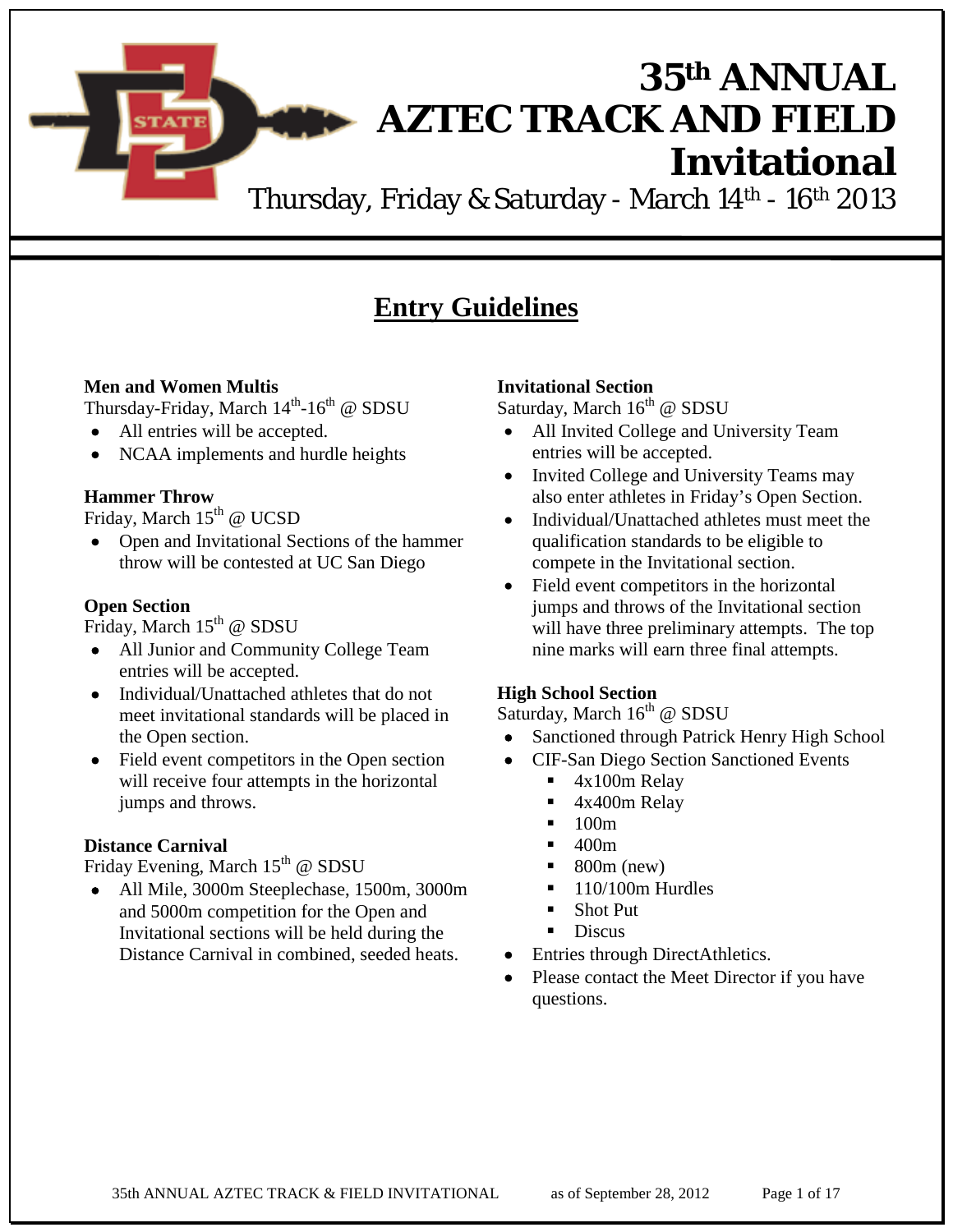## **Meet Information**

| <b>Entry Information</b> | Entries will only be accepted online via the DirectAthletics website.                                                                                                                                                                                                                                                                                                                                                                    |  |  |  |
|--------------------------|------------------------------------------------------------------------------------------------------------------------------------------------------------------------------------------------------------------------------------------------------------------------------------------------------------------------------------------------------------------------------------------------------------------------------------------|--|--|--|
|                          | <b>Invitational Section Entry Link:</b><br>http://tinyurl.com/AztecInviteSection                                                                                                                                                                                                                                                                                                                                                         |  |  |  |
|                          | Open Section Entry Link:<br>http://tinyurl.com/AztecOpenSection                                                                                                                                                                                                                                                                                                                                                                          |  |  |  |
|                          | High School Section Entry Link: http://tinyurl.com/AztecHighSchool                                                                                                                                                                                                                                                                                                                                                                       |  |  |  |
|                          | Questions regarding entry instructions should be e-mailed to<br>support@directathletics.com.                                                                                                                                                                                                                                                                                                                                             |  |  |  |
|                          | Entries must be submitted on the DirectAthletics website no later than 11:59 PM<br>Tuesday, March 12 <sup>th</sup> . All submitted entries in the system at the entry deadline listed<br>above will be considered FINAL. NO INDIVIDUAL or UNATTACHED late entries<br>will be accepted past the entry deadline. Late team entries will be charged a \$100 late<br>fee that must be paid at the ticket office.                             |  |  |  |
|                          | All team entry adjustments must be submitted one hour prior to the start of competition at<br>the timing tent located near the finish line. "Adjustment" entry note cards will be<br>included in team packets and will also be available at the ticket office. There is no charge<br>for entry adjustments.                                                                                                                              |  |  |  |
|                          | Only Invited College and University Teams can enter directly into the invitational section<br>on Direct Athletics. Individuals and Unattached athletes who meet the qualifying<br>standards and want to compete in the invitational section must enter and pay in the Open<br>Section then send the Meet Director an email. The Meet Director will move the entrant to<br>the Invitational section after review.                         |  |  |  |
|                          | <b>Invited College and University Team athletes are not required to meet the</b><br><b>Invitational Qualification Standards.</b> However, coaches may elect to enter those<br>athletes in Friday's Open Section which typically includes a broader range of seed marks.<br>Invited College and University Teams also have the option of competing athletes in both<br>the Open and Invitational section in the same or different events. |  |  |  |
|                          | ***Please be sure to print a copy of your team's entries and bring it to the meet as confirmation***                                                                                                                                                                                                                                                                                                                                     |  |  |  |
| <b>Entry Marks</b>       | When entering your athletes, please use accurate times/marks achieved during the 2012<br>or 2013 season—not lifetime PRs. If you do not enter a seed time/mark, your athletes<br>and/or relay team(s) will be placed at the bottom of their respective event performance<br>list. Please use metric distances on DirectAthletics.                                                                                                        |  |  |  |
| <b>Start Lists</b>       | Heat sheets will be provided on our website www.goaztecs.com no later than 8:00 PM<br>Wednesday, March 13 <sup>th</sup> . Please check to make sure your athletes have been entered in<br>the appropriate event(s) with the correct seed times/marks.                                                                                                                                                                                    |  |  |  |
|                          | Heat sheets $\&$ results will be posted on the bulletin board located in the northwest corner<br>of the stadium, directly above the clerk of the course / check-in area.                                                                                                                                                                                                                                                                 |  |  |  |
|                          |                                                                                                                                                                                                                                                                                                                                                                                                                                          |  |  |  |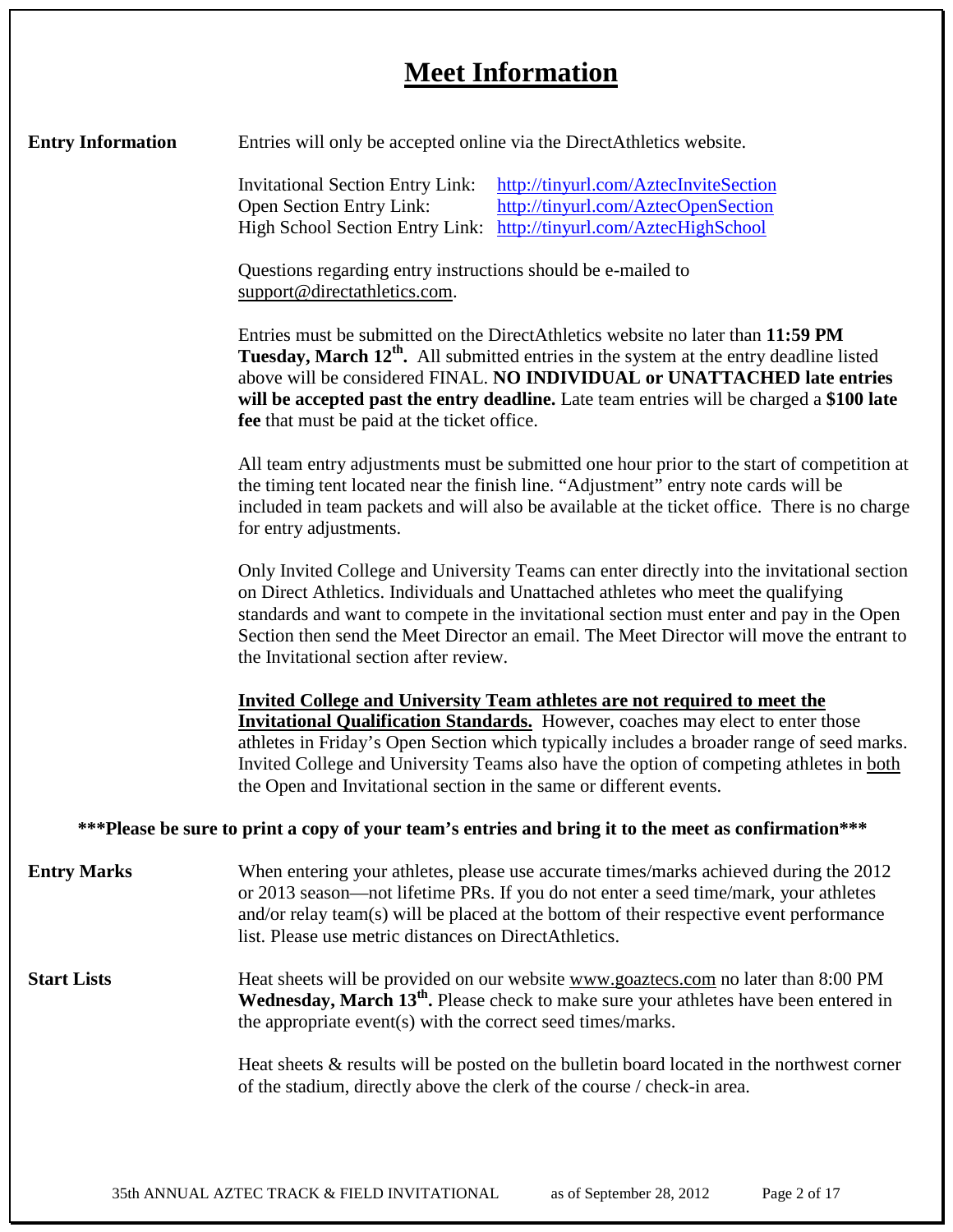| <b>Entry Fees</b>          | There will be an entry fee of \$15 per individual entry per event, \$20 per multi entrant,<br>\$20 per relay team. Max of \$400 per gender per College, University and Club team.<br><b>High School teams are free.</b>                                                                                                                                                  |  |  |
|----------------------------|--------------------------------------------------------------------------------------------------------------------------------------------------------------------------------------------------------------------------------------------------------------------------------------------------------------------------------------------------------------------------|--|--|
|                            | Individual/Unattached athletes must pay entry fees online in order to participate.<br>All College, University and Club Teams must submit payment at packet pick-up or by<br>mail to:                                                                                                                                                                                     |  |  |
|                            | Women's Track & Field<br>Department of Athletics<br>San Diego State University<br>5500 Campanile Dr<br>San Diego, CA, 92182-4313                                                                                                                                                                                                                                         |  |  |
|                            | Checks should be made out to: San Diego State Track & Field<br><b>Important Note:</b> Per University policy, we will not be able to accept cash.                                                                                                                                                                                                                         |  |  |
| <b>Facilities</b>          | Track: 9 – Lane Mondo surface.                                                                                                                                                                                                                                                                                                                                           |  |  |
|                            | Only 3/16" (5mm) pyramid spikes. No needles or Christmas tree spikes permitted.<br>A limited amount of spikes will be available for purchase.                                                                                                                                                                                                                            |  |  |
|                            | Men's and Women's Pole Vault, Triple Jump and Long Jump will be run concurrently on<br>side-by-side runways.                                                                                                                                                                                                                                                             |  |  |
| <b>Parking</b>             | Track parking is available in Parking Structure (PS) 5, located directly underneath the<br>track. Parking passes can be purchased from the yellow parking kiosk located on the top<br>level of the parking structure for \$1/hr or \$10/day.                                                                                                                             |  |  |
|                            | Please be sure to display your parking receipt in order to avoid citation.                                                                                                                                                                                                                                                                                               |  |  |
| <b>Packet Pick-up</b>      | Packet pick-up will be available at the ticket office, located just outside the track, two<br>hours prior to the start of competition on each day.                                                                                                                                                                                                                       |  |  |
|                            | Each team will be supplied with athlete and coaches wristbands which will be used to<br>gain admittance to the meet.                                                                                                                                                                                                                                                     |  |  |
|                            | Individual/unattached athletes can pick-up their wristbands at the ticket office anytime.                                                                                                                                                                                                                                                                                |  |  |
| <b>Spectator Entry</b>     | Free Admission                                                                                                                                                                                                                                                                                                                                                           |  |  |
| <b>Awards</b>              | First place awards will be presented to the winner of the Invitational section(s).                                                                                                                                                                                                                                                                                       |  |  |
| <b>Throwing Implements</b> | All teams and athletes must provide their own implements. Athletes must weigh-in all<br>throwing implements. Implement weigh-in will be located in the Aztec team room<br>located at the north end of the stadium. All hammers will be weighed at the UCSD<br>competition location. No implements will be processed less than one hour before the start<br>of the event. |  |  |
| <b>Seating</b>             | Seating is available on the west side of the stadium. The Aztrack Sports Deck seats about<br>1,000 people. Teams may put up canopies only on the top row of the stadium. To ensure<br>a good meet, we ask that athletes remain out of the competition area when not competing.                                                                                           |  |  |
|                            | 35th ANNUAL AZTEC TRACK & FIELD INVITATIONAL<br>as of September 28, 2012<br>Page 3 of 17                                                                                                                                                                                                                                                                                 |  |  |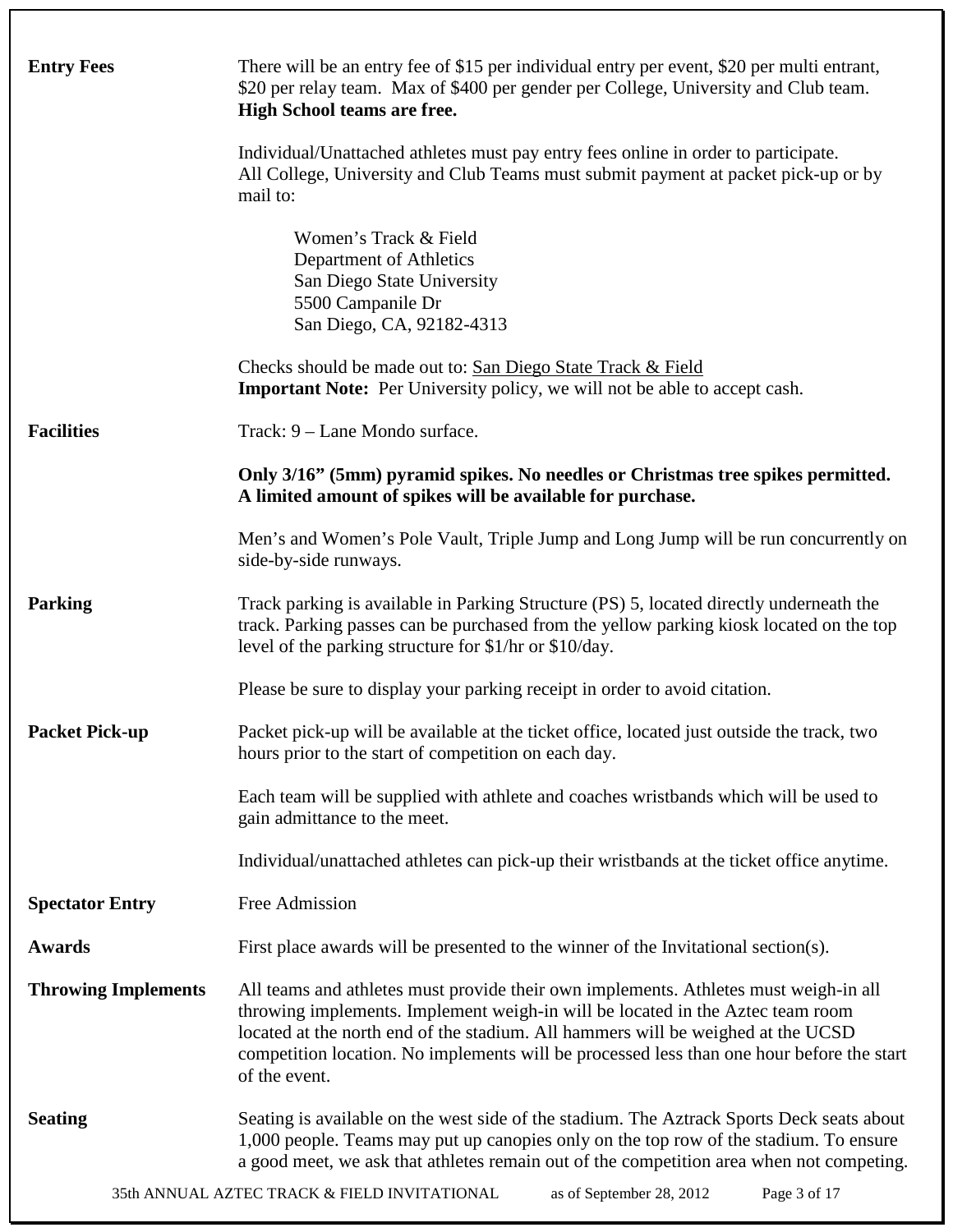| <b>Training Tent/First Aid</b> | All athletic trainers will be located on the northeast side of the stadium. Trainers will be<br>available one hour prior to the start of competition.                                                                                                                                                                                        |  |
|--------------------------------|----------------------------------------------------------------------------------------------------------------------------------------------------------------------------------------------------------------------------------------------------------------------------------------------------------------------------------------------|--|
|                                | Visiting teams may set-up tables in this area or warm-up area on lower field.                                                                                                                                                                                                                                                                |  |
| <b>Warm-Up Area</b>            | All athletes must do their warming up outside the stadium. The intramural turf field will<br>be available for warm-ups, located adjacent to the Sports Deck (just west of the track).                                                                                                                                                        |  |
| <b>Athlete Check-In</b>        | Track athletes are required to check-in at the clerk of the course a minimum of 30<br>minutes prior to their event where hip numbers will be given to the competitors and must<br>be placed on the hip prior the entering the track for competition. The clerk of the course<br>will be located in the warm-up area, just west of the track. |  |
|                                | After being checked-in, athletes may sit in the staging area, just up the stairs that lead to<br>the track behind the clerk of the course.                                                                                                                                                                                                   |  |
|                                | Field athletes may check-in at their respective event area no later than 30 minutes prior<br>to the start of the event.                                                                                                                                                                                                                      |  |
|                                | Athletes competing in more than one event simultaneously must check in/out with each<br>official to avoid being scratched/disqualified.                                                                                                                                                                                                      |  |
| <b>Starting Heights</b>        | Starting heights and height progressions will be posted on heat sheets, and will also be<br>available in team packets at packet pick-up.                                                                                                                                                                                                     |  |
| <b>Vaulting Pole Shipment</b>  | Vaulting poles may be shipped to the following address:                                                                                                                                                                                                                                                                                      |  |
|                                | San Diego State University<br>Department of Athletics, Women's Track & Field<br>Attn: Coach Richard Fox<br>5500 Campanile Dr<br>San Diego, CA, 92182-4313<br>Coach Fox, richardfox5050@gmail.com, +1 (619) 807-8800 (mobile) will maintain<br>custody of poles until pick-up at San Diego State.                                             |  |
| <b>Directions</b>              | The Aztec Sports Deck is located on the corner of Montezuma Rd. $\&$ 55 <sup>th</sup> St.                                                                                                                                                                                                                                                    |  |
|                                | SDSU is easily accessible from the I-8 Freeway (Exit Fairmont Ave., continue on<br>Montezuma if coming from the WEST) (Exit College Ave. South, Make a Right on<br>Montezuma if coming from the EAST).                                                                                                                                       |  |
|                                | From The Airport: Exit the terminal and follow the signs for I-5 NORTH. Head EAST on<br>N Harbor Dr. Make a LEFT at Laurel St. Turn LEFT at India St. Merge onto I-5<br>NORTH. Take the I-8 Exit East toward El Centro. Exit on Fairmont Ave, and stay right<br>to continue onto Montezuma Rd.                                               |  |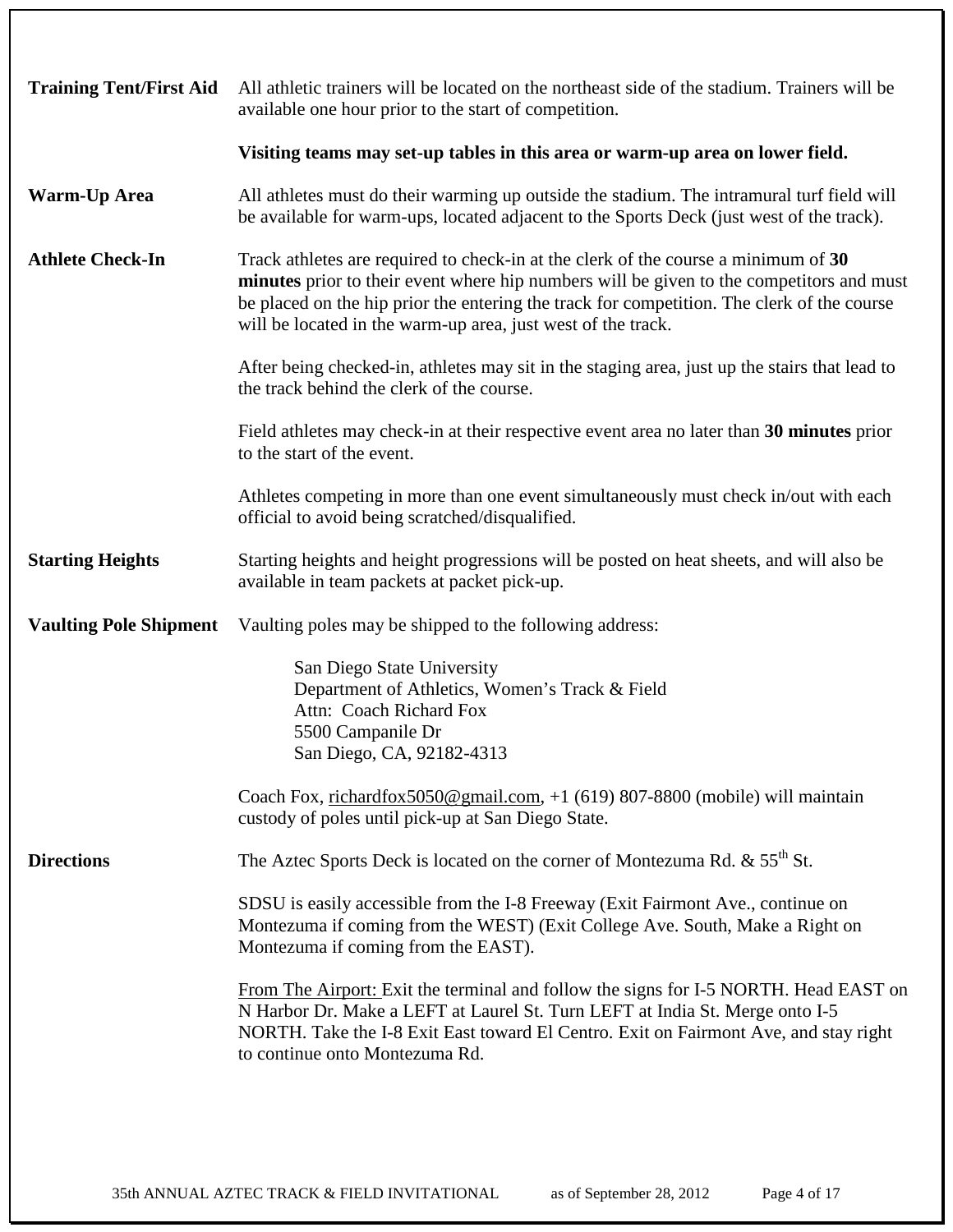| <b>Facility Schedule</b>   | Monday, March 11:<br>Tuesday, March 12:<br>Wednesday, March 13:<br>Thursday, March 14:<br>Friday, March 15:<br>Saturday, March 16: | $8:00$ a.m $-12:00$ p.m. (javelin open, no discus)<br>$4:30$ p.m. $-6:00$ p.m. (discus open, no javelin)<br>$8:00$ a.m $-12:00$ p.m. (javelin open, no discus)<br>$4:30$ p.m. $-6:00$ p.m. (discus open, no javelin)<br>$8:00$ a.m $-12:00$ p.m. (javelin open, no discus)<br>$4:30$ p.m. $-6:00$ p.m. (discus open, no javelin)<br>Track opens at 8:00 a.m.<br>Track opens at 7:30 a.m.<br>Track opens at 7:30 a.m.<br>Hammer cage at UC San Diego will be available. Please contact Coach Anthony<br>Salerno, asalerno@ucsd.edu, +1 (858) 229-2832, to schedule and for further info. |
|----------------------------|------------------------------------------------------------------------------------------------------------------------------------|-----------------------------------------------------------------------------------------------------------------------------------------------------------------------------------------------------------------------------------------------------------------------------------------------------------------------------------------------------------------------------------------------------------------------------------------------------------------------------------------------------------------------------------------------------------------------------------------|
| <b>Concessions</b>         |                                                                                                                                    | We will have complete concession stand and plenty more for sales.                                                                                                                                                                                                                                                                                                                                                                                                                                                                                                                       |
| <b>Results</b>             | Live results will be available at: http://www.flashwest.com. Final results will be<br>available at: www.goaztecs.com.              |                                                                                                                                                                                                                                                                                                                                                                                                                                                                                                                                                                                         |
| <b>Contact Information</b> | Meet Director: Rick Reaser<br>E-Mail: rick-reaser@msn.com<br>Mobile: $(310)$ 227 – 5534 Fax: $(310)$ 647-3238                      |                                                                                                                                                                                                                                                                                                                                                                                                                                                                                                                                                                                         |
|                            | Head Coach: Shelia Burrell<br>Office: $(619)$ 594 – 5514                                                                           | E-Mail: sburrell@mail.sdsu.edu                                                                                                                                                                                                                                                                                                                                                                                                                                                                                                                                                          |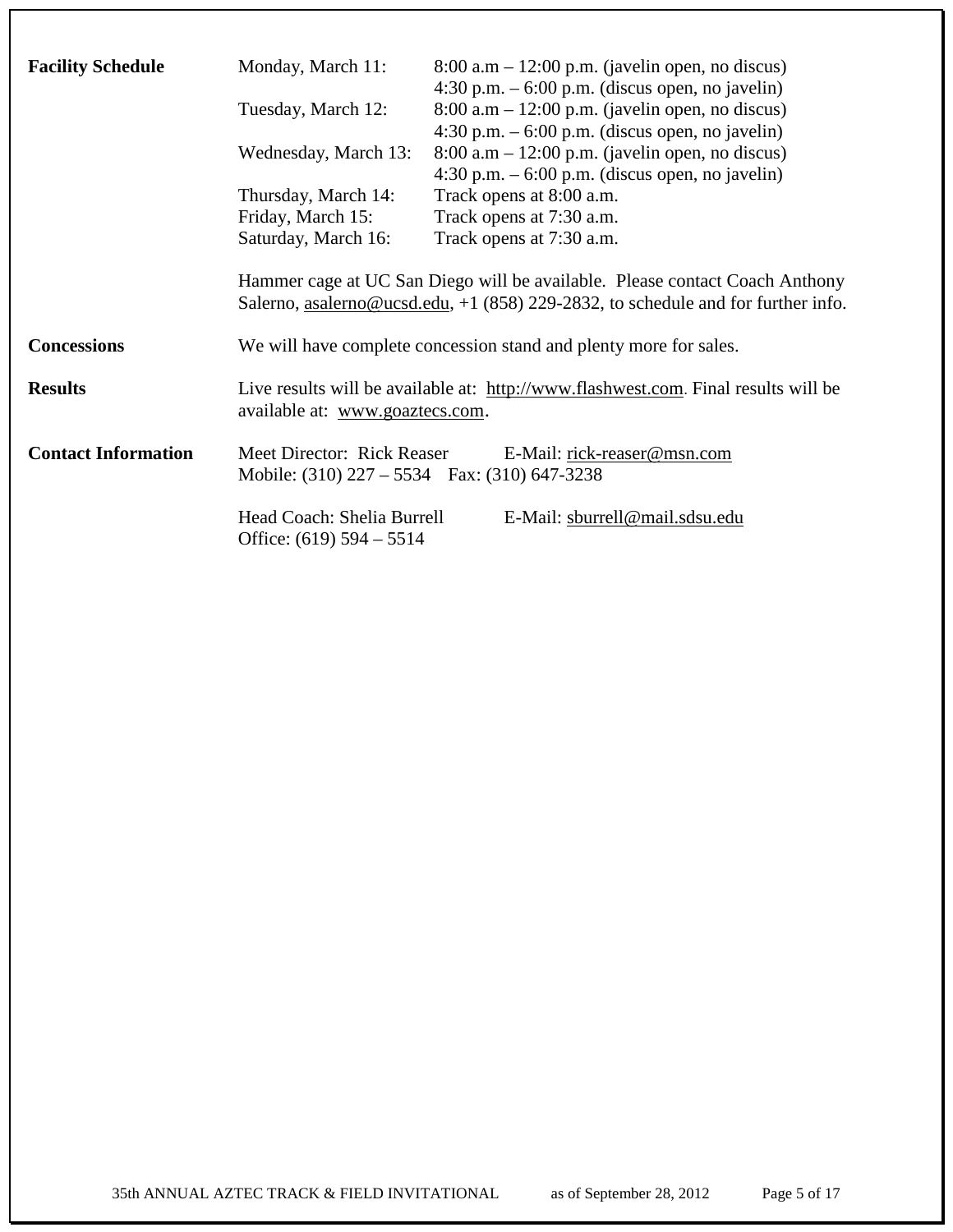## Invitational Qualification Standards

| <b>Event</b>     | <b>Men</b>                  | Women                      |
|------------------|-----------------------------|----------------------------|
| 100m             | 10.70                       | 11.90                      |
| 200 <sub>m</sub> | 21.80                       | 24.90                      |
| 400m             | 48.50                       | 56.00                      |
| 800m             | 1:53.50                     | 2:15.00                    |
| 1500m            | 4:00.00                     | 4:45.00                    |
| 3000m            | 8:45.00                     | 10:30.00                   |
| 5000m            | 15:30.00                    | 17:30.00                   |
| 110H/100H        | 14.50                       | 14.25                      |
| 400H             | 53.50                       | 1:01.50                    |
| 3000 Steeple     | 9:30.00                     | 11:00.00                   |
| LJ               | 7.15m (23'5 1/2'')          | 5.85m (19'2 1/5")          |
| HJ               | 2.10m (6'10 3/4")           | 1.70m(5'7")                |
| TJ               | 15.00m $(49'2 \frac{1}{2})$ | 12.35m(40'61/4")           |
| PV               | 5.00m $(16'4 \frac{3}{4})$  | 3.80m $(12'5 \frac{1}{2})$ |
| Shot             | 16.75m (54'11 1/2")         | 13.70 (44'11 1/2")         |
| <b>Discus</b>    | 51.80m (169'11"             | 48.80m (160'1")            |
| Javelin          | 57.90m (189'11")            | 44.20m (145'0")            |
| Hammer           | 54.85m (179'11")            | 51.80m(169'11")            |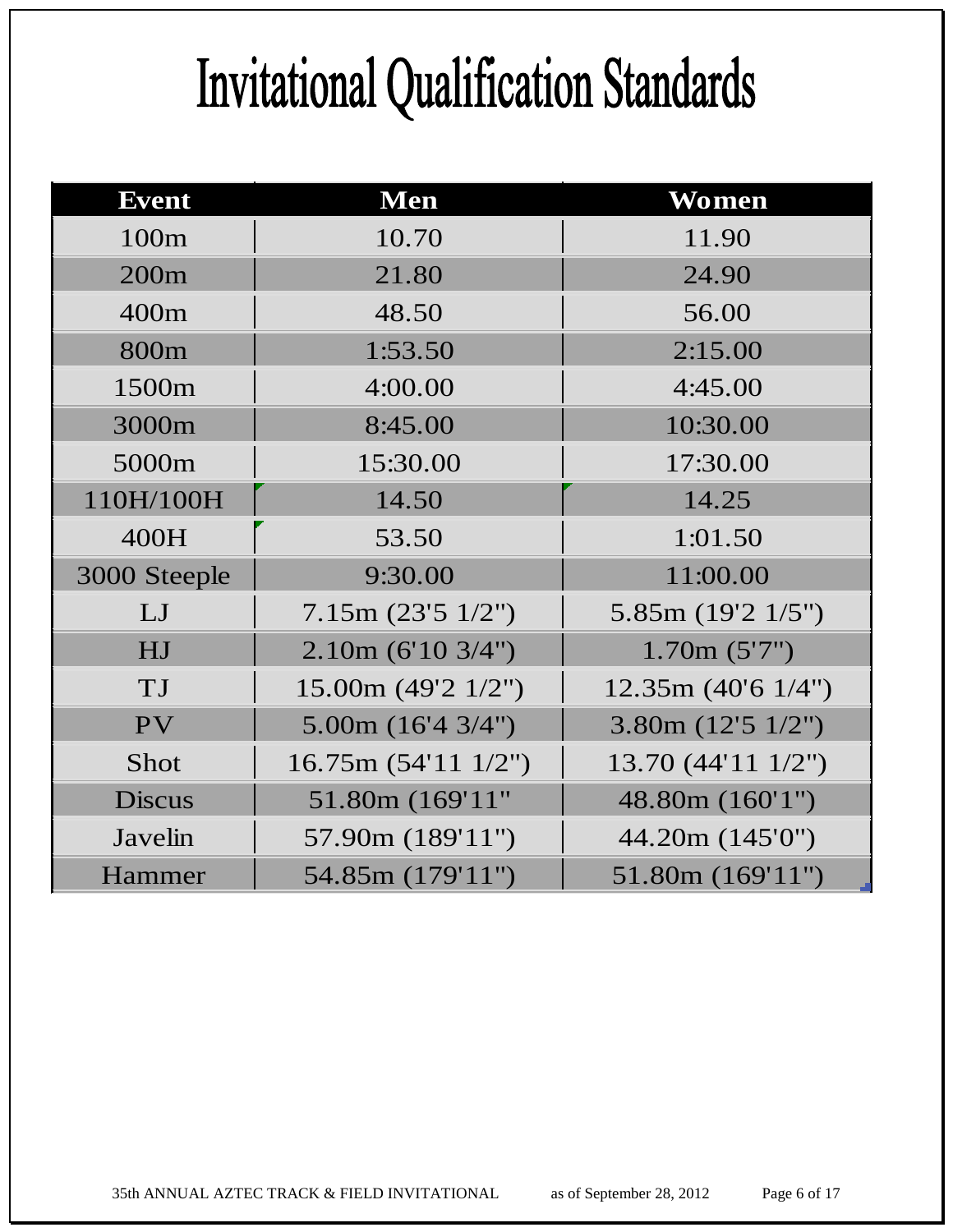

## **Athletic Training**

Dear Track & Field Athletic Trainer,

On behalf of the San Diego State University Athletic Training Staff, we would like to take this opportunity to welcome you to San Diego State University and to the Aztec Track.

There will be a white tent set up at the track as an Athletic Training tent during the entirety of the event in which an Athletic Trainer will be stationed.

On the Track:

- Water
- Gatorade
- Cups
- Biohazard kit
- First Aid Supplies
- Emergency Equipment
- Treatment tables
- Treatment ice with bags, and flexi-wrap

The Athletic Training room is located very near to the Track and can be utilized for any other modalities you or your athletes may need.

A physician will be present a few hours during each day of the meet and on-call for the rest of the meet. If you need his services prior please don't hesitate to ask and we will accommodate you as best as we can.

If your team is not traveling with an Athletic Trainer please let us know in advance, and please send a medical kit and letter of any specific treatments so that we can provide the proper care for your athletes.

If you have any questions please feel free to contact me.

Sincerely,

Kristin Manyak, ATC Graduate Assistant Athletic Trainer Cell (562) 743-2206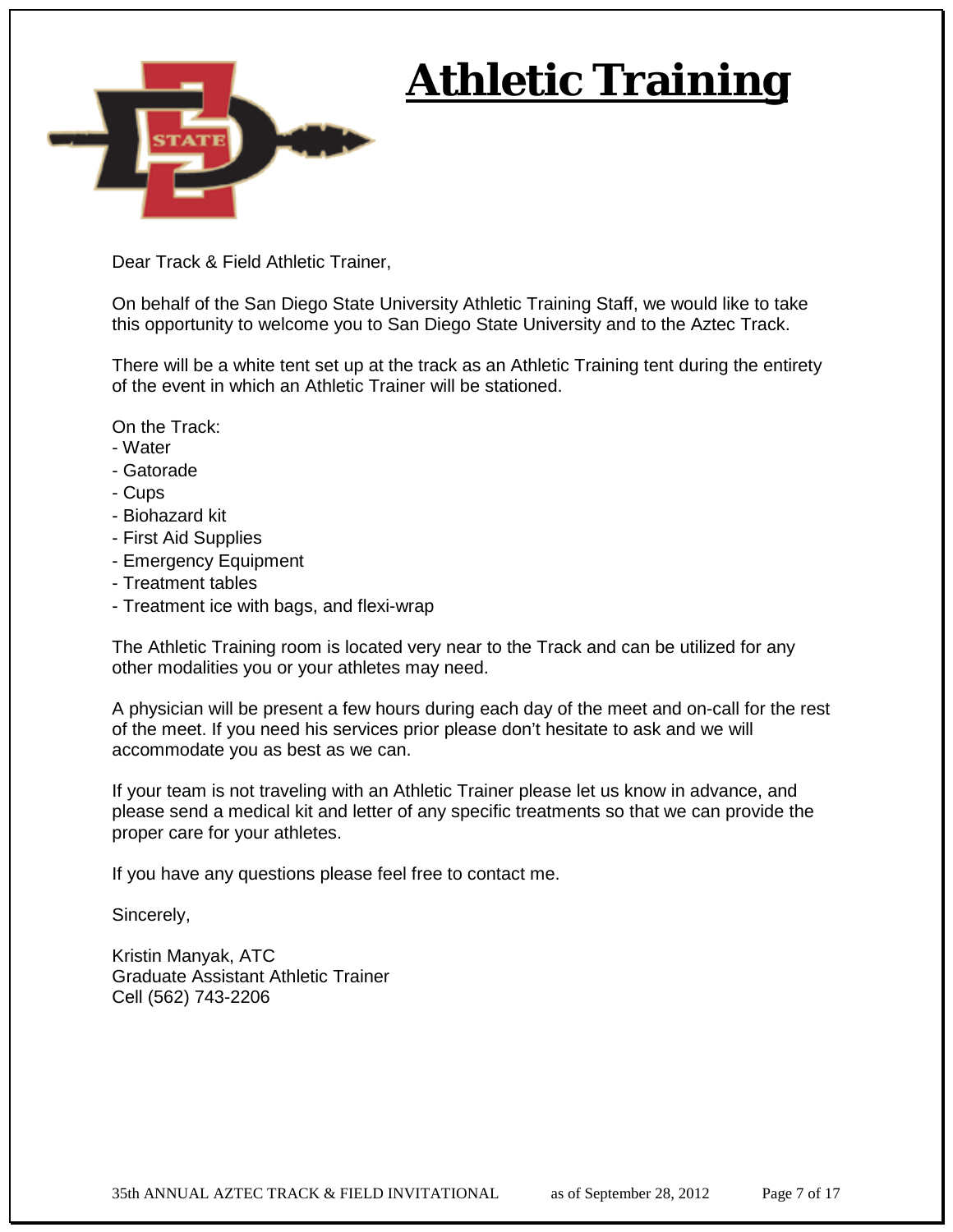## **Official Meet Hotel**





#### **Sheraton Mission Valley San Diego Hotel**

1433 Camino Del Rio South

San Diego, CA 92108

 **Contact:** Johnathon Elko, Sports Sales Manager

| 619-321-4604 | Direct |
|--------------|--------|
| 619-260-0111 | Hotel  |
| 619-497-0808 | Fax    |

<http://www.sheratonmissionvalley.com/>



#### **Invited Teams:**

Please contact hotel representative **Johnathon Elko** for team accommodations

Meet Hotel is available for teams at a rate of \$112.00 with breakfast included





#### *Sheraton Mission Valley San Diego Hotel*

- Team Friendly, past host of NCAA tournament teams, designated bus parking
- Centrally located off the 8 freeway just 5 miles from SDSU, walking distance to Mission Valley Mall, San Diego Trolley and 30+ restaurants and just 10 minutes from all major attractions
- Complimentary room for Head Coach
- Double Starwood Points
- 260 Guestrooms;160 rooms with Double Queen beds; all beds have signature Sheraton Sweet Sleeper Mattresses
- All Rooms are equipped with 42" HD TVs
- Ask about our specialized Team Menus!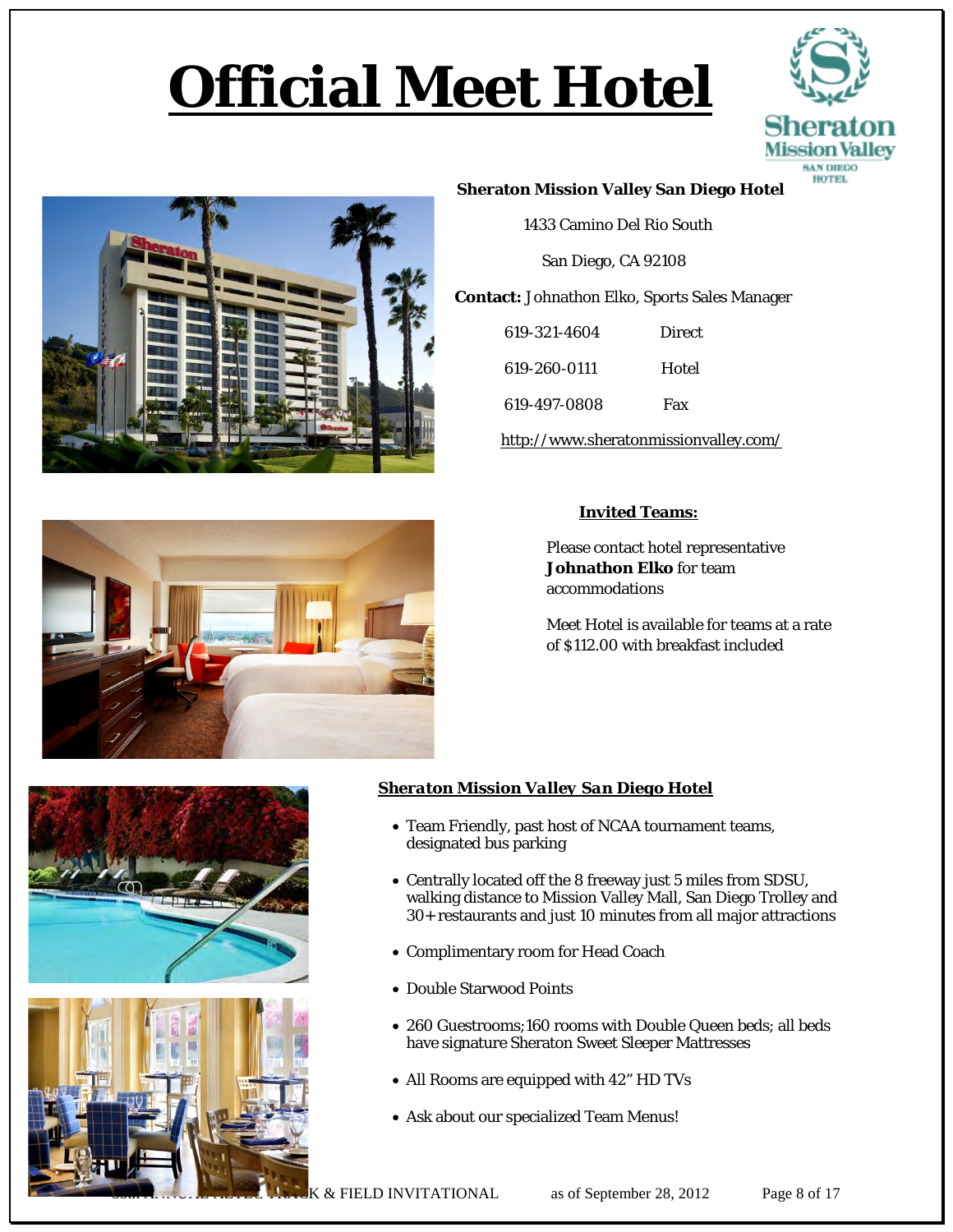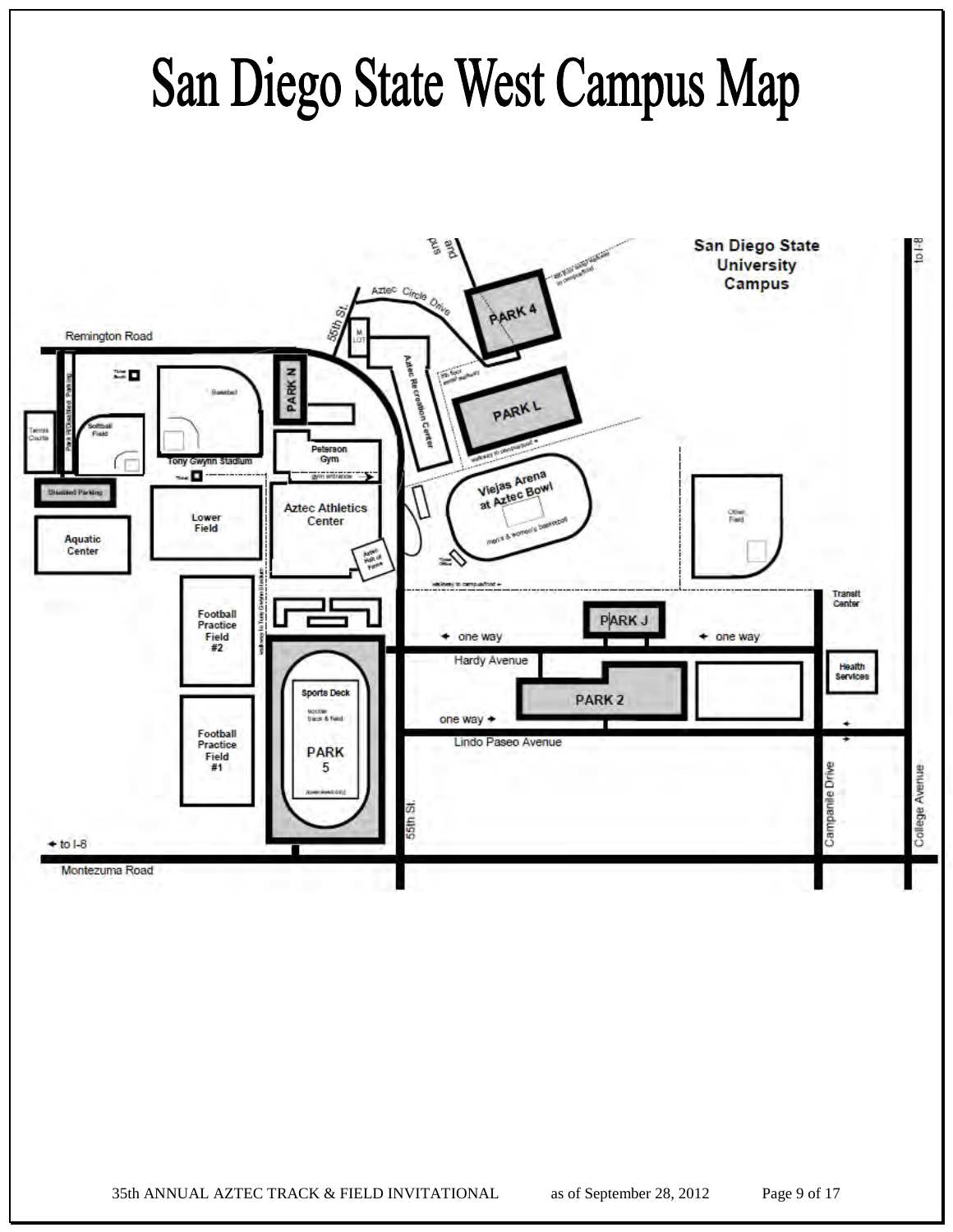

35th ANNUAL AZTEC TRACK & FIELD INVITATIONAL as of September 28, 2012 Page 10 of 17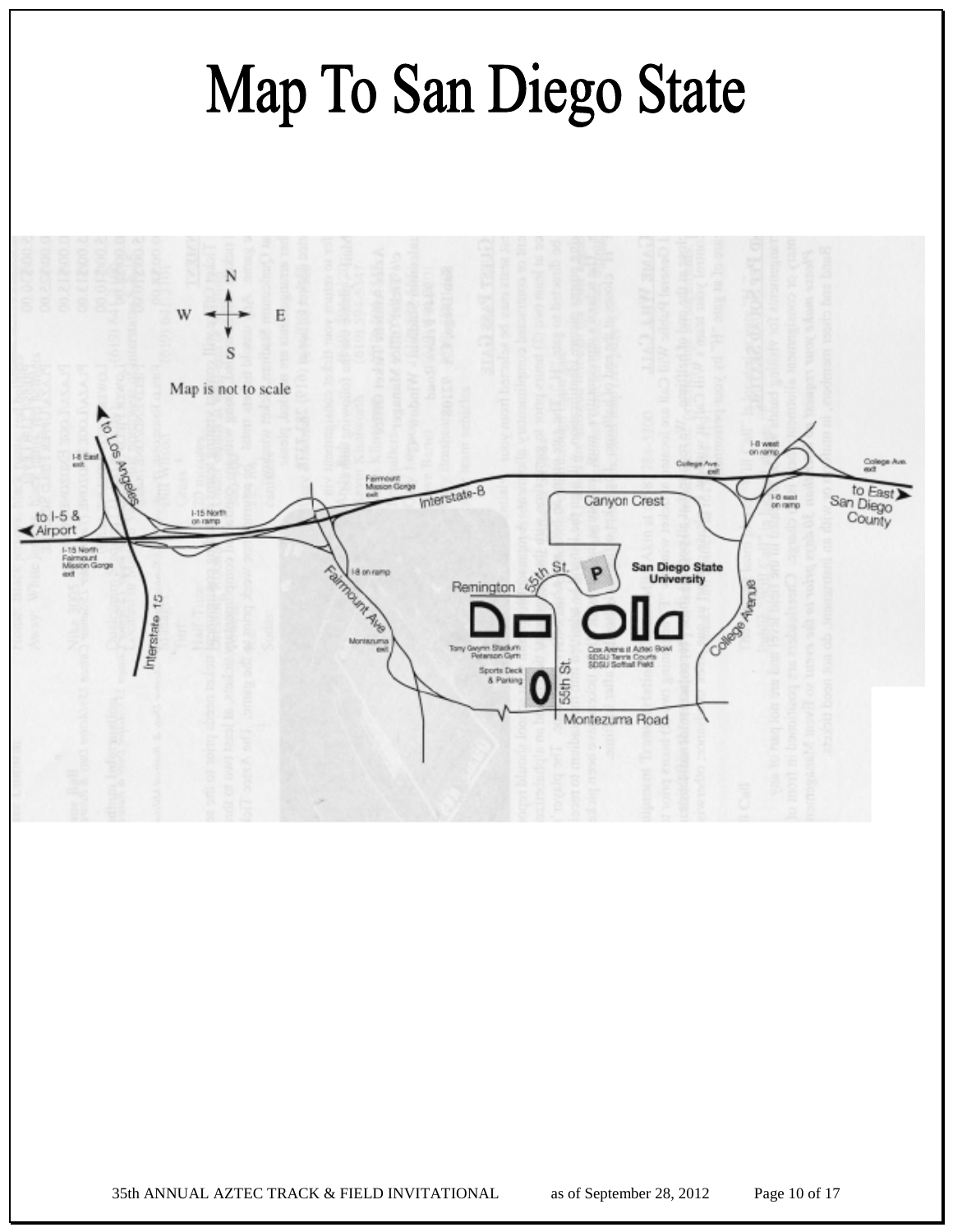## Directions to UC San Diego

**UC San Diego is approximately 16 miles (25 mins) northwest of San Diego State.** 



 $\ddot{\bullet}$ 

 $\ddot{\bullet}$ 

|                 | <b>South on 55th St</b>                                          | $0.1$ mi         |
|-----------------|------------------------------------------------------------------|------------------|
| $\overline{2}$  | Turn right onto Montezuma Rd.                                    | $1.1 \text{ mi}$ |
| 3               | Stay straight to go onto ramp.                                   | $0.2$ mi         |
| 4               | Merge onto Fairmount Ave.                                        | $0.2$ mi         |
| 5               | Merge onto <b>I-8 W</b> .                                        | $1.8$ mi         |
| 6               | Merge onto I-805 N via EXIT 6B toward Los Angeles.               | 8.2 mi           |
| $\overline{7}$  | Take the La Jolla Village Dr/Miramar Road exit.                  | $0.1$ mi         |
| 8               | Turn slight left to take the La Jolla Village Dr ramp.           | $0.2$ mi         |
| 9               | Merge onto La Jolla Village Dr.                                  | $1.1 \text{ mi}$ |
| 10 <sup>°</sup> | Turn right onto Genesee Ave.                                     | $2.3 \text{ mi}$ |
| 11              | Turn left onto N Torrey Pines Rd.                                | $0.2$ mi         |
| 12 <sup>2</sup> | Turn left onto Northpoint Dr.                                    | $0.1$ mi         |
|                 |                                                                  |                  |
| 13 <sup>°</sup> | Hammer Cage is on NW corner of Northpoint Dr. and Northpoint Ln. | $0.05$ m         |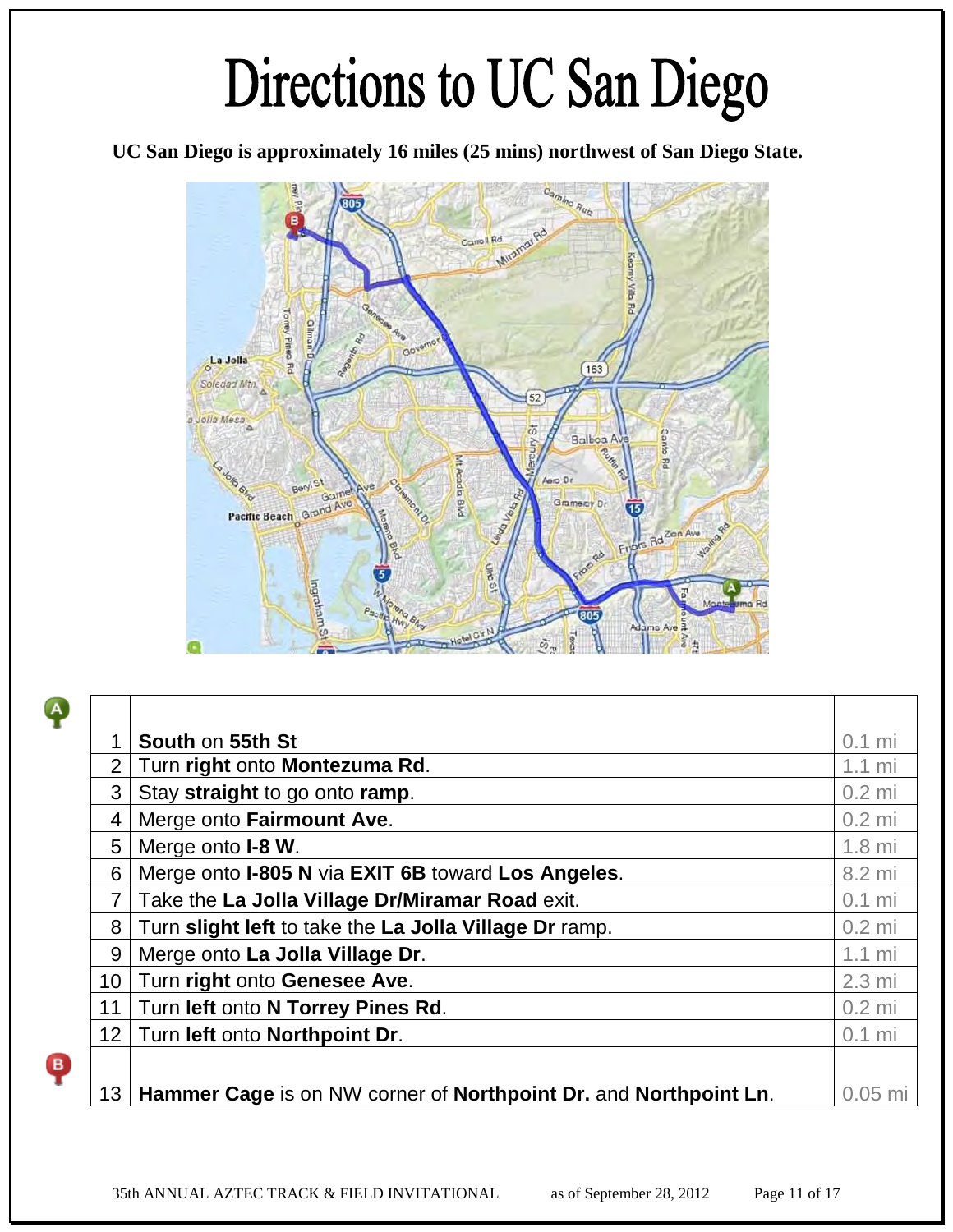## Parking at UC San Diego

Parking restrictions are enforced Monday-Friday at UC San Diego. Parking permits are available for purchase. Please park in the Hopkins Parking Structure south of RIMAC Arena or in the parking structure on the corner Pangea Dr and Scholars Dr. Both structures are approximately 500 meters from the track

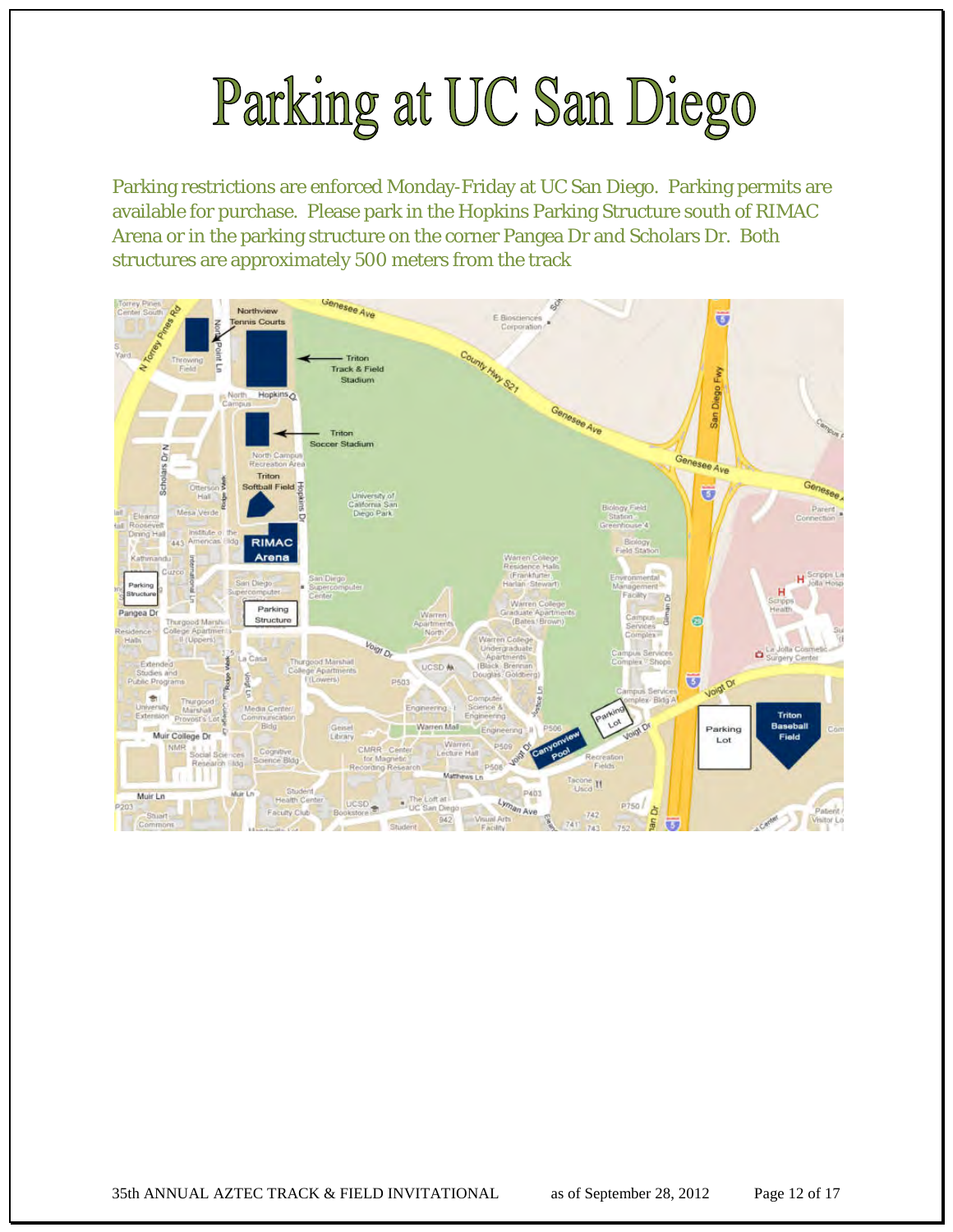## **Area Fast Food**



35th ANNUAL AZTEC TRACK & FIELD INVITATIONAL as of September 28, 2012 Page 13 of 17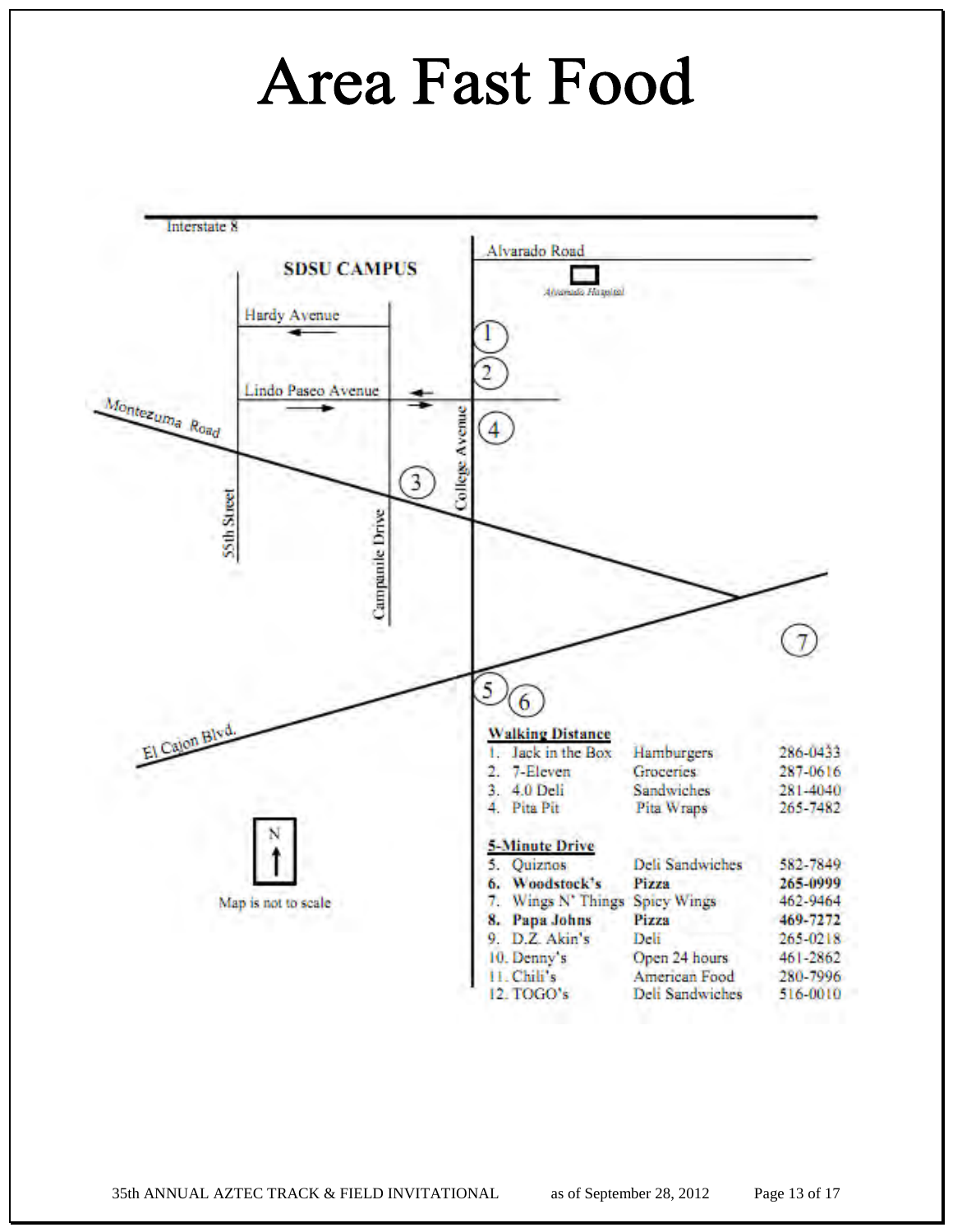## Transportation

**AIRPORTS** 



Lindbergh Field/San Diego International Airport, 3665 & 3707 North Harbor Drive Parking Info  $(619)$  291-1343 portofsandiego.com

Montgomery Field, 3740 John Montgomery Drive, San Diego Airport Operations (858) 573-1440



| <b>AIRLINES</b>   |             |
|-------------------|-------------|
| America West      | $(800)$ $2$ |
| American          | (800)4      |
| Continental       | $(800)$ 5   |
| Frontier          | (800) 43    |
| Southwest         | (800)4      |
| United            | $(800)$ 2   |
| <b>US Airways</b> | $(800)$ 4.  |
|                   |             |
|                   |             |

35.9292 33-7300 25-0280 32-1359 35-9792 41-6522 28-4322

americawest com im aa com continental.com www.frontierairlines.com southwest.com ual com usairways.com



| AUTO RENTAL       |      |
|-------------------|------|
| <b>Interprise</b> |      |
| <b>Sudget</b>     |      |
| lertz             | (800 |
| Advantage         |      |

 $() 654 - 3131$  or

(800) 736-8222 (800) 283-4382<br>(619) 231-7000 (800) 777-5500

enterprise.com budget.com hertz.com arac.com





 $(619) 649 - 0158$ 

coachamerica.com

**CITY TRANSIT Cal Trans (Highway Conditions)** San Diego Transit **San Diego Trolley** Route & Schedule Info **Info Express Transit Store** 

**TAXI/SHUTTLE SERVICE** 

 $(800)$  427-7623  $(619)$  238-0100  $(619)$  231-8549  $(619)$  233-3004 (619) 685-4900  $(619)$  234-1060

dot.ca.gov sdcommute.com sandiegotrolley.com sdcommute.com

sdcommute.com

| Diamond Cab Company                                | $(619)$ 474-1544 |
|----------------------------------------------------|------------------|
| Yellow Cab Company                                 | $(619)$ 234-6161 |
| <b>Orange Cab Custom Tours</b>                     | $(619)$ 291-3333 |
| Orange Cab                                         | $(619)$ 291-4444 |
| Cloud Nine Shuttle (800)974-8885 or (858) 505-4950 |                  |

cloud9shuttle.com

trak.com



| TRAINS     |                                          |                    |    |
|------------|------------------------------------------|--------------------|----|
|            | Amtrak (Los Angeles info & reservations) | $(800) 872 - 7245$ | am |
| San Diego: | 1050 Kettner Blvd. (619) 239-9021        |                    |    |
| Oceanside: | 235 S. Tremont                           | $(760)$ 722-4622   |    |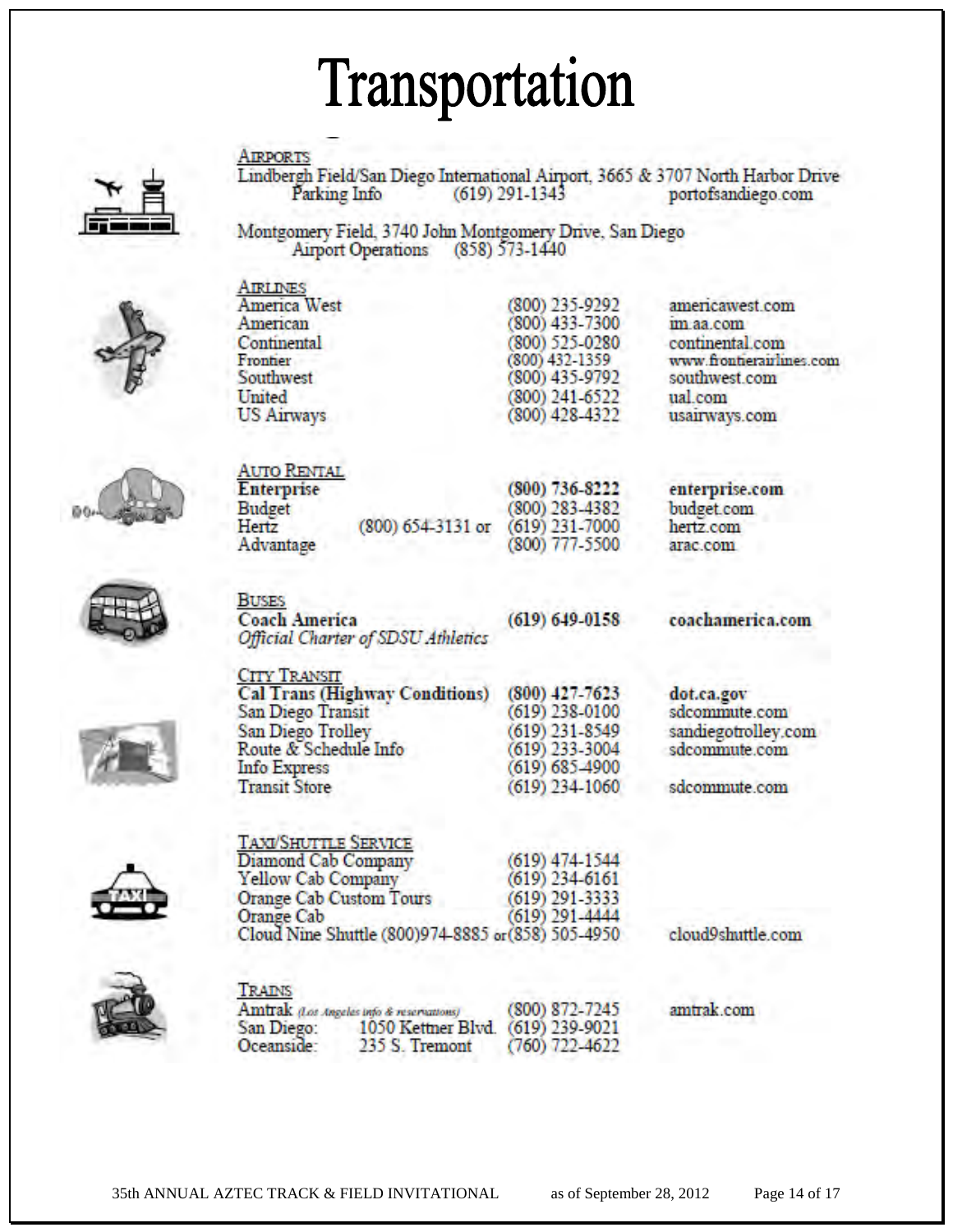# DirectAthletics



#### **How to Submit Entries - Track & Field**

#### STEP 1 - ACCESSING YOUR DIRECTATHLETICS ACCOUNT

Each coach must have a DirectAthletics username and password for his/her team. If you don't know your username and password, click HERE. You will use the same account to enter all meets run through DirectAthletics.

\*\*NOTE ABOUT MEN'S AND WOMEN'S ACCOUNTS: You control only one gender at time, so you will complete the below steps for your Men, and then switch to your Women's team and repeat the process (or vice versa). The team you are controlling is listed on the blue navigation bar across the top of your account, for example:

#### Sport: Track & Field Team: Guilford (M)

This indicates that you are controlling the Guilford MEN'S team (M=MEN). To switch to your Women's team, you would select "Guilford (W)".

#### STEP 2 -- SETTING UP YOUR ONLINE ROSTER

- Before entering an athlete into a meet, you must add all attending athletes to your roster. If an athlete is already on your roster (from previous seasons or meets) you do not need to add him/her again. 1) Upon logging in, click the TEAM tab. (New users will automatically be in the TEAM module)
	- 2) If you have used DirectAthletics before, you will see your existing athletes on your roster. New Users should click the green "Add Athletes" link.
	- 3) Click the green "Add Athletes" link under the Team Roster header. Select an approximate number of athletes you would like to add (you can add more at any time).

4) Enter your athletes' First Name, Last Name, and School Year and click "Submit".

5) You may add, edit or delete athletes on your Team Roster at anytime by clicking the TEAM tab. To add athletes, click the green "Add Athletes" link at any time. To delete or edit athletes, check the box to the left of each athlete(s) and then click the red "Delete Selected" link or the blue "Edit Selected" link respectively.

#### STEP 3 -- SUBMITTING ONLINE MEET ENTRIES

Once your athletes are added to your roster, you must submit your entries.

1) In the HOME tab (under Upcoming Meets) or in the SCHEDULE tab, click the green Register button next to the meet you wish to enter.

- 2) If prompted, choose an entry method. We HIGHLY Recommend using the NEW, "Enter by Athlete" method.
- 3) Follow onscreen instructions for submitting your entries. You will see a running tally of your entries on the right side of your screen.
- 4) When you are finished with your entries, click the "Finish" link.
- 5) You will see a list of your current, submitted entries. Click the appropriate link to receive an EMAIL confirmation or a PRINTABLE confirmation.
- 6) To edit your existing entries, click the blue Edit Entries button next to the meet name on your Upcoming Meets or complete Schedule.

35th ANNUAL AZTEC TRACK & FIELD INVITATIONAL as of September 28, 2012 Page 15 of 17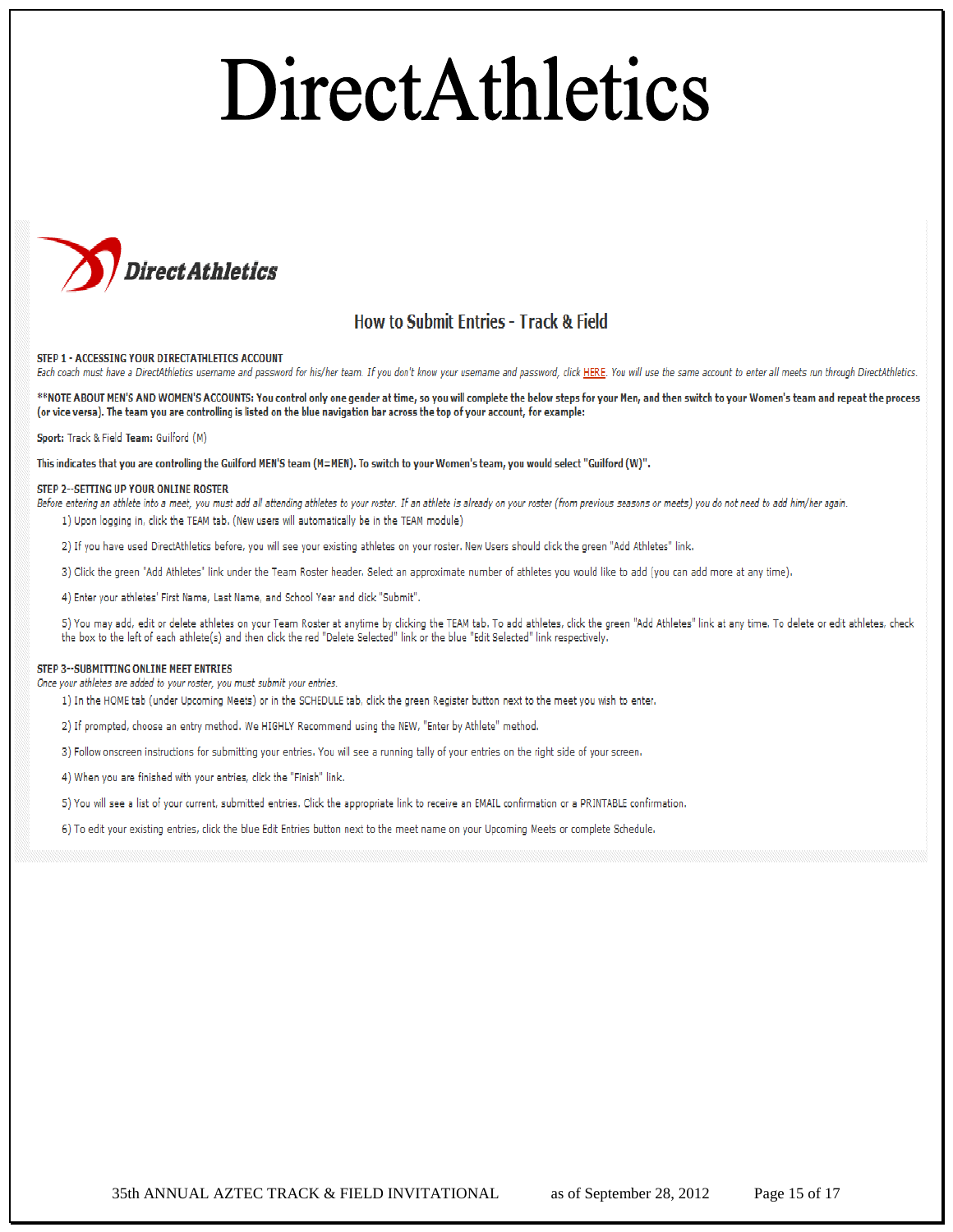### 35th ANNUAL AZTEC TRACK & FIELD INVITATIONAL **TENTATIVE SCHEDULE**

### **Thursday, March 14, 2013**

### DECATHLON

Start Time: **11:00 AM 100 Meters**

**THE NEXT EVENT WILL START APPROXIMATELY 30 MINUTES FOLLOWING THE END OF THE PREVIOUS EVENT**

### **HEPTATHLON**

Start Time: **12:00 PM 100 Meter Hurdles**

**THE NEXT EVENT WILL START APPROXIMATELY 30 MINUTES FOLLOWING THE END OF THE PREVIOUS EVENT** 

## **Friday, March 15, 2013**

### DECATHLON

Start Time: **8:30 AM 110 Meter Hurdles** 9:10 AM Discus 10:15 AM Pole Vault 12:45 PM Javelin 2:00 PM 1500 Meters

## HEPTATHLON

Start Time: **9:00 AM Long Jump** 11:00 AM Javelin 1:00 PM 800 Meters

35th ANNUAL AZTEC TRACK & FIELD INVITATIONAL as of September 28, 2012 Page 16 of 17